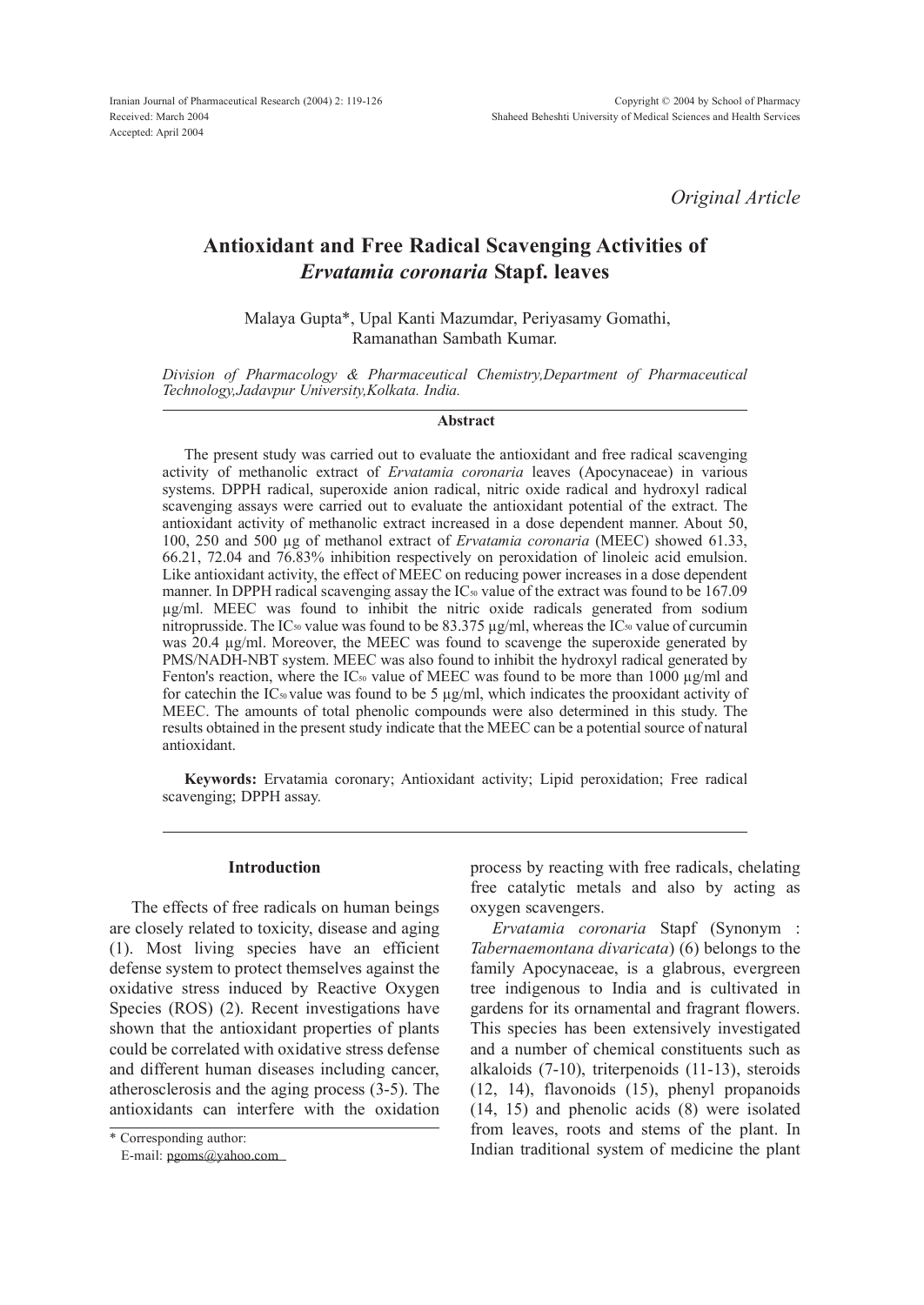material is widely used as a purgative, tonic to the brain, the spleen and the liver; in the treatment of cancer, wounds and inflammations (16, 17). The plant extract was also found to possess analgesic, antipyretic, vasodilator and CNS depressant effects (18), antispasmodic, hypotensive activity (19), antiinflammatory (8), uterine stimulant effect (20) and cytotoxic activity (21).

Furthermore, literature survey of *E. coronaria* revealed that no researcher has yet reported antioxidant activities of this plant. Therefore, it is worth conducting an investigation on the *in vitro* antioxidant activities of methanolic extract of *E. coronaria* leaves (MEEC).

#### Experimental

# Plant material

The plant *Ervatamia coronaria* was collected in March 2003 from the Kolli Hills, Tamil Nadu, India. The plant material was taxonomically identified by the Botanical Survey of India, Shibpur, Kolkata, India, and the Voucher specimen (No. GMG1) was retained in our laboratory for future reference. The leaves were dried under shade with occasional shifting and then powdered with a mechanical grinder and stored in an airtight container. The dried and powdered leaves (500 g) were defatted with petroleum ether (60-80°C) in a Soxhlet apparatus. The defatted powder material thus obtained was further extracted with methanol in the Soxhlet for 72 h. The solvent was removed by distillation under suction and the resulting semisolid mass was dried using the rotary flash evaporator to yield (14.51%) a solid residue (methanolic extract). The dried MEEC was suspended in distilled water and used for further studies.

## Materials

Ammonium thiocyanate was purchased from E. Merck, Germany. Ferrous chloride, ferric chloride, 1, 1-diphenyl-2-picryl-hydrazyl (DPPH), nicotinamide adenine dinucleotide (NADH), EDTA, butylated hydroxy toluene (BHT), butylated hydroxy anisole (BHA),  $\alpha$ tocopherol, ascorbic acid, quercetin, catechin, pyrocatechol, curcumin, nitroblue tetrazolium, thiobarbituric acid, 2-deoxy-2-ribose, trichloroacetic acid, phenazine methosulphate and potassium ferricyanide were all purchased from Sigma Chemical Co. Ltd, USA. All the other unlabeled chemicals and reagents were of analytical grade.

#### *Antioxidant activity*

The antioxidant activity of MEEC was determined according to the thiocyanate method (22). About 10 mg of MEEC was suspended in 10ml water. Various concentrations (50, 100, 250 and 500 µg/ml) of MEEC were added to linoleic acid emulsion (2.5 ml, 0.04 M, pH 7.0) and phosphate buffer (2 ml, 0.04 M, pH 7.0). The linoleic acid emulsion was prepared by mixing 0.2804 g of linoleic acid, 0.2804 g of Tween 20 as emulsifier and 50 ml phosphate buffer and then the mixture was homogenized. The final volume was adjusted to 5 ml with potassium phosphate buffer (0.04 M, pH 7.0). Then the mixed samples were incubated at 37 °C in a glass flask for 60 h to accelerate the oxidation process (23, 24). Each 12 h, 1 ml of the incubated sample was removed and 0.1 ml of FeCl2 (0.02 M) and 0.1ml of ammonium thiocyanate (30%) were added. The amount of peroxide was determined by measuring the absorbance at 500 nm. Alpha tocopherol was used as the reference compound. In order to eliminate the solvent effect, the control sample, which contains the same amount of solvent added into the linoleic acid emulsion in the test sample and reference compound was used. All the data are the average of triplicate analysis. The percentage inhibition of lipid peroxide generation was measured by comparing the absorbance values of control and those of test samples.

## *Reducing power*

The reducing power of MEEC was determined according to the method of Oyaizu (25). 10 mg of MEEC extract in 1ml of distilled water was mixed with phosphate buffer  $(2.5 \text{ ml})$ , 0.2 M, pH 6.6) and potassium ferricyanide [K3Fe(CN)6]  $(2.5 \text{ ml}, 1\%)$ . The mixture was incubated at 500C for 20 min. A portion (2.5 ml) of trichloroacetic acid (10%) was added to the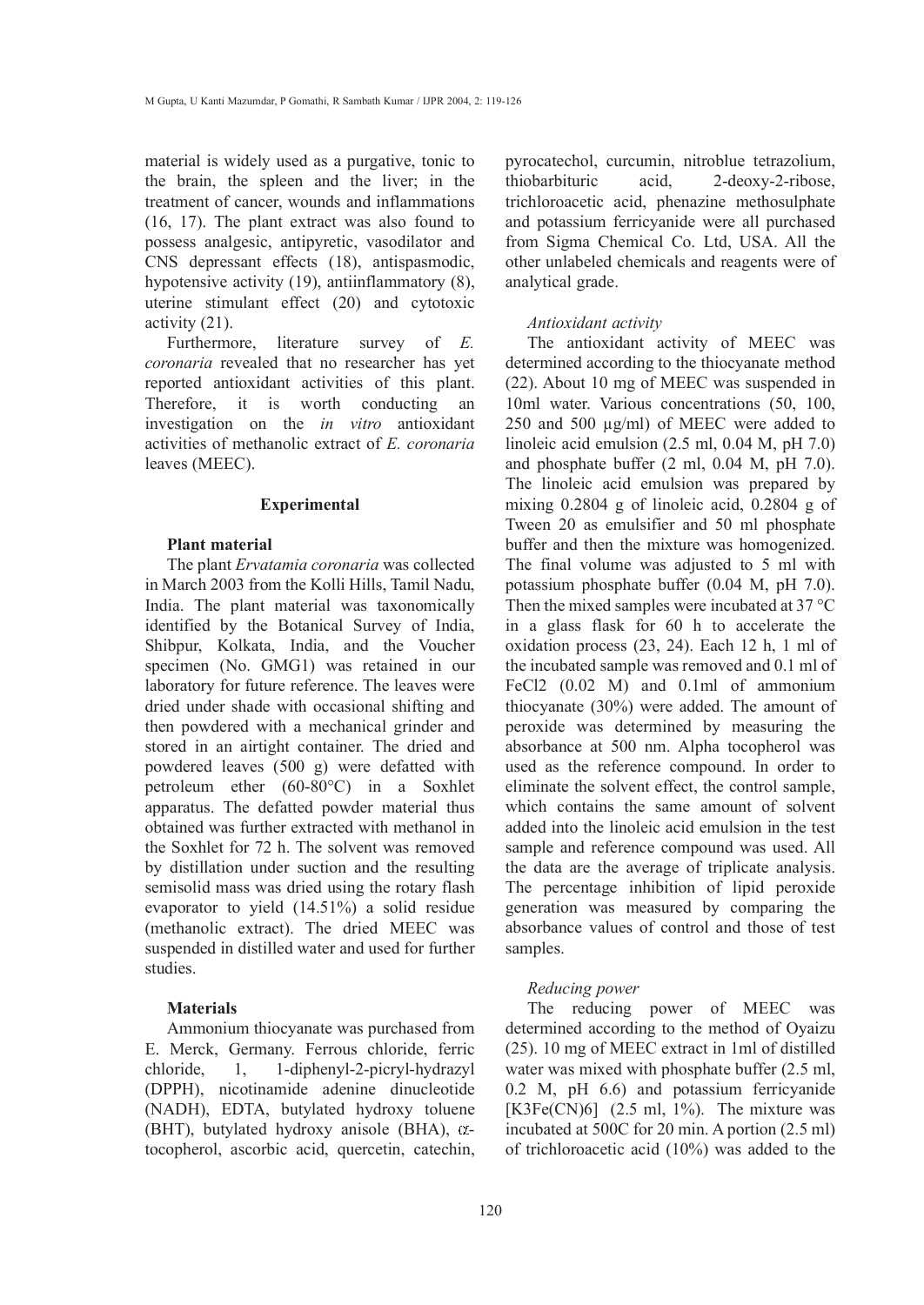mixture, which was then centrifuged at 3000 g for 10 min. The upper layer of the solution (2.5 ml) was mixed with distilled water (2.5 ml) and FeCl3 (0.5 ml, 0.1%) and the absorbance was measured at 700 nm. BHT was used as the reference material. All the tests were performed in triplicate and the graph was plotted with the average of three observations.

# *Inhibition of DPPH radical*

The free radical scavenging activity of MEEC was measured by 1,1-diphenyl-2-picrylhydrazil (DPPH) using the method of Blois (26). 0.1 mM solution of DPPH in methanol was prepared and 1ml of this solution was added to 3 ml of various concentration of MEEC and the reference compound (50, 100, 150, 200 and 250 µg). After 30 min, absorbance was measured at 517 nm. BHA was used as the reference material. All the tests were performed in triplicate and the graph was plotted with the mean values. The percentage of inhibition was calculated by comparing the absorbance values of the control and test samples.

# *Inhibition of Nitric oxide radical*

Nitric oxide generated from sodium nitroprusside in aqueous solution at physiological pH interacts with oxygen to produce nitrite ions, which were measured by the Griess reaction (27, 28). The reaction mixture (3 ml) containing sodium nitroprusside (10 mM) in phosphate buffered saline (PBS) and MEEC and the reference compound in different concentrations  $(10, 25, 50, 75, 4100 \mu g)$  were incubated at 25°C for 150 min. Each 30 min, 0.5 ml of the incubated sample was removed and 0.5 ml of the Griess reagent (1% sulphanilamide, 0.1% naphthylethylene diamine dihydrochloride in 2% H3PO4) was added. The absorbance of the chromophore formed was measured at 546 nm. All the tests were performed in triplicate and the results averaged. The percentage inhibition of nitric oxide generated was measured by comparing the absorbance values of control and test sampels Curcumin was used as a positive control compound.

# *Inhibition of Superoxide anion radical* Measurement of superoxide anion

scavenging activity of MEEC was performed based on the method described by Nishimiki (29) and slightly modified. About 1 ml of nitroblue tetrazolium (NBT) solution containing 156 µM NBT which is dissolved in 1.0 ml of phosphate buffer (100 mM, pH 7.4), 1 ml of NADH solution containing 468 µM of NADH which is dissolved in 1 ml of phosphate buffer (100 mM, pH 7.4) and 0.1 ml of various concentration of MEEC and the reference compounds (10, 25, 50, 75 and 100 µg) were mixed and the reaction started by adding 100 µl of phenazine methosulphate (PMS) solution containing 60 µM of PMS 100 µl of phosphate buffer (100 mM, pH 7.4). The reaction mixture was incubated at 250C for 5 min and the absorbance at 560 nm was measured against the control samples. BHT and quercetin were used as the reference compounds. All the tests were performed in triplicate and the results averaged. The percentage inhibition was calculated by comparing the results of control and test samples.

# *Inhibition of Hydroxyl radical*

Hydroxyl radical scavenging activity was measured by studying the competition between deoxyribose and the test compounds (MEEC) for hydroxyl radical generated by Fe3+-Ascorbate-EDTA-H2O2 system (Fenton reaction) according to the method of Kunchandy and Rao (30). The reaction mixture contained in a final volume of 1.0 ml, 100 µl of 2-deoxy-2-ribose (28 mM in KH2PO4-KOH buffer, 20 mM, pH 7.4), 500mcl of the various concentrations of MEEC and the reference compound (1, 100 and 1000 µg) in KH2PO4-KOH buffer (20 mM, pH 7.4), 200 µl of 1.04 mM EDTA and 200 µM FeCl3 (1:1 *v/v*), 100 µl of 1.0 mM H2O2 and 100 µl of 1.0 mM ascorbic acid was incubated at 370C for 1h. 1.0 ml of thiobarbituric acid (1%) and 1.0 ml of trichloroacetic acid (2.8%) were added to the test tubes and incubated at 100°C for 20 min. After cooling, absorbance was measured at 532 nm against a control sample containing deoxyribose and buffer. Catechin was used as a positive control. Reactions were carried out in triplicate. The percentage inhibition was determined by comparing the results of the test and control compounds.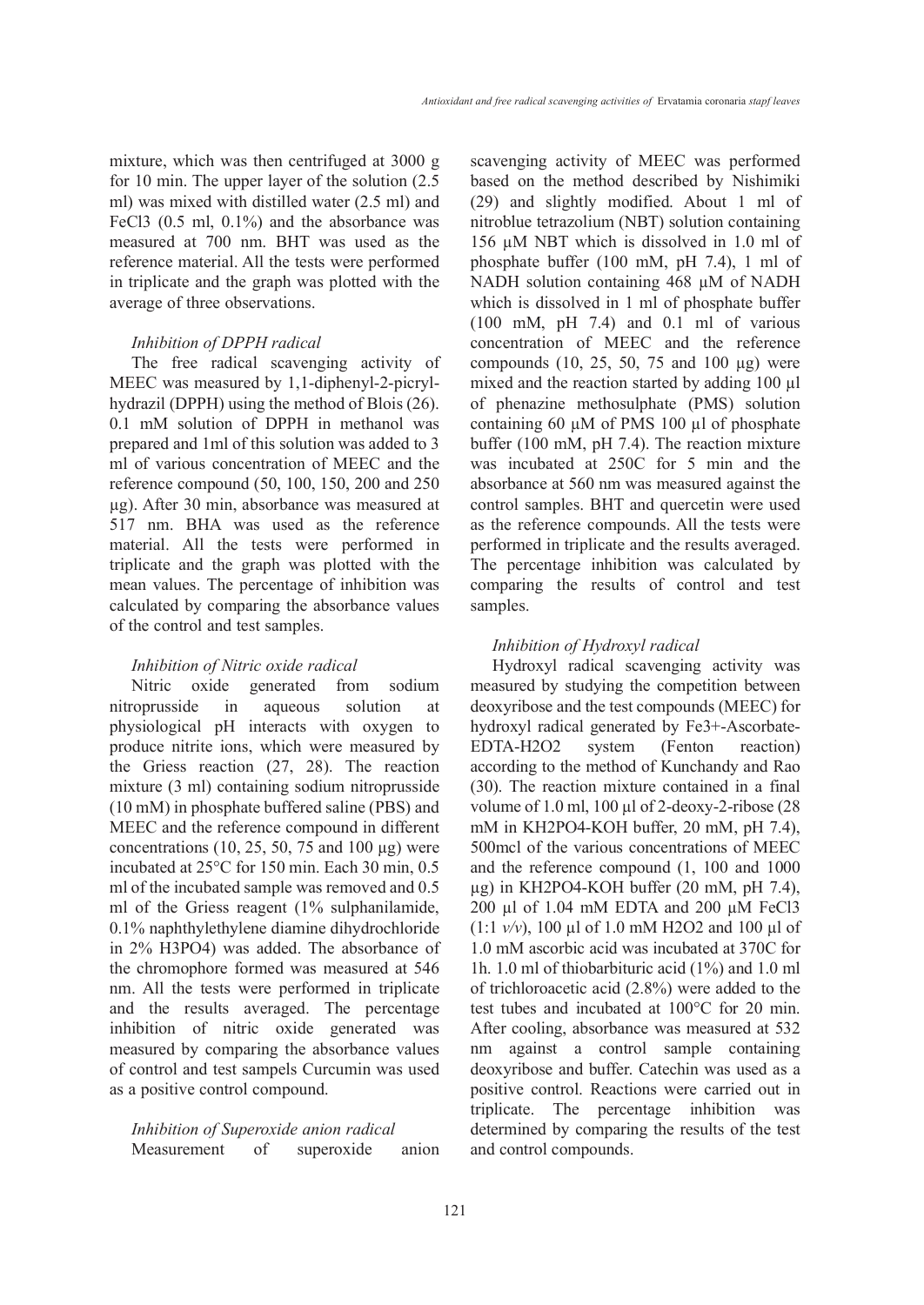## *Amount of total phenolic compounds*

Total soluble phenolics present within in the MEEC were determined using the Folin-Ciocalteu reagent, according to the method of a Slinkard and Singleton (31). 0.1 ml of suspension of 1mg of MEEC in water was totally transferred into 100 ml Erlenmeyer flask. Then the final volume was adjusted to 46 ml by the addition of distilled water. Afterwards, 1 ml of Folin - Ciocalteu reagent (FCR) was added to this mixture and after 3 min, 3 ml of Na2CO3 (2%) was added. Subsequently, the mixture was shaken on a shaker for 2 h at room temperature and then its absorbance measured at 760 nm. All the tests were performed in triplicate and the results averaged. The concentration of total phenolic compounds in MEEC was determined as microgram of pyrocatechol equivalent by using an equation that was obtained from the standard pyrocatechol graph. The equation is given below;

Absorbance =  $0.001$  x Pyrocatechol ( $\mu$ g) + 0.0033

## *Statistical analysis*

Experimental results were mean±SD of three parallel measurements. Statistical analysis was performed according to the student t-test. and ANOVA procedure. The values for  $P < 0.05$ were regarded as significant and the values for P < 0.01 as highly significant.

### Results And Discussion

Lipid peroxidation has been defined as the biological damage caused by free radicals, wich are formed under oxidative stress (32). The antioxidative activity of natural sources is due to the active compounds present in the plants. Most natural antioxidants are found in wood, bark, stem, leaf, fruit, root, flower and seed (33). Most of these compounds are normally phenolic or polyphenolic in nature eg, tocopherols, flavonoids and derivatives of cinnamic acid, phosphatidic and other organic acids.

## *Antioxidant activity*

In this study the antioxidative activity of the leaf extract of *Ervatamia coronaria* was measured using the ammonium thiocyanate method. This method was used to measure the peroxide level during the initial stages of lipid oxidation. The antioxidant activity of MEEC might be due to the reduction of hydroperoxide, inactivation of free radicals or complexation with metal ions, or combinations thereof. This good antioxidant activity of MEEC might be attributed to the presence of phytochemicals, such as flavonoids and biflavones (34). Figure 1 illustrates the antioxidative activities of various concentrations of MEEC (50, 100, 250 and 500 µg/ml). The different concentrations of MEEC (50, 100, 250 and 500 µg/ml) showed antioxidant activities in a dose dependent manner and had 61.33, 66.21, 72.04 and 76.83% inhibition respectively on the lipid peroxidation of linoleic acid system. MEEC, at a concentration of 500 µg/ml showed 76.83% inhibition, which is more or less equal to the antioxidant activity of 500  $\mu$ g/ml of txtocopherol  $(77.13\%)$ . The IC<sub>50</sub> value of MEEC on lipid peroxidation was found to be 40.76 µg/ml. The results indicate that methanolic extract of *Ervatamia coronaria* significantly (P<0.05) inhibits the linoleic acid peroxidation. The antioxidative activity of the leaves of *Ervatamia coronaria* may be due to the reduction of hydroperoxides, inactivation of free radicals, chelation of metal ions or combinations thereof.

#### *Reductive ability*

The antioxidant activity has been reported to be concomitant with the development of reducing power (35). However this pattern was not observed in this research. Okuda et al.



Figure 1. Inhibition (%) of lipid peroxidation of alpha tocopherol and different doses of MEEC in the linolic acid emulsion.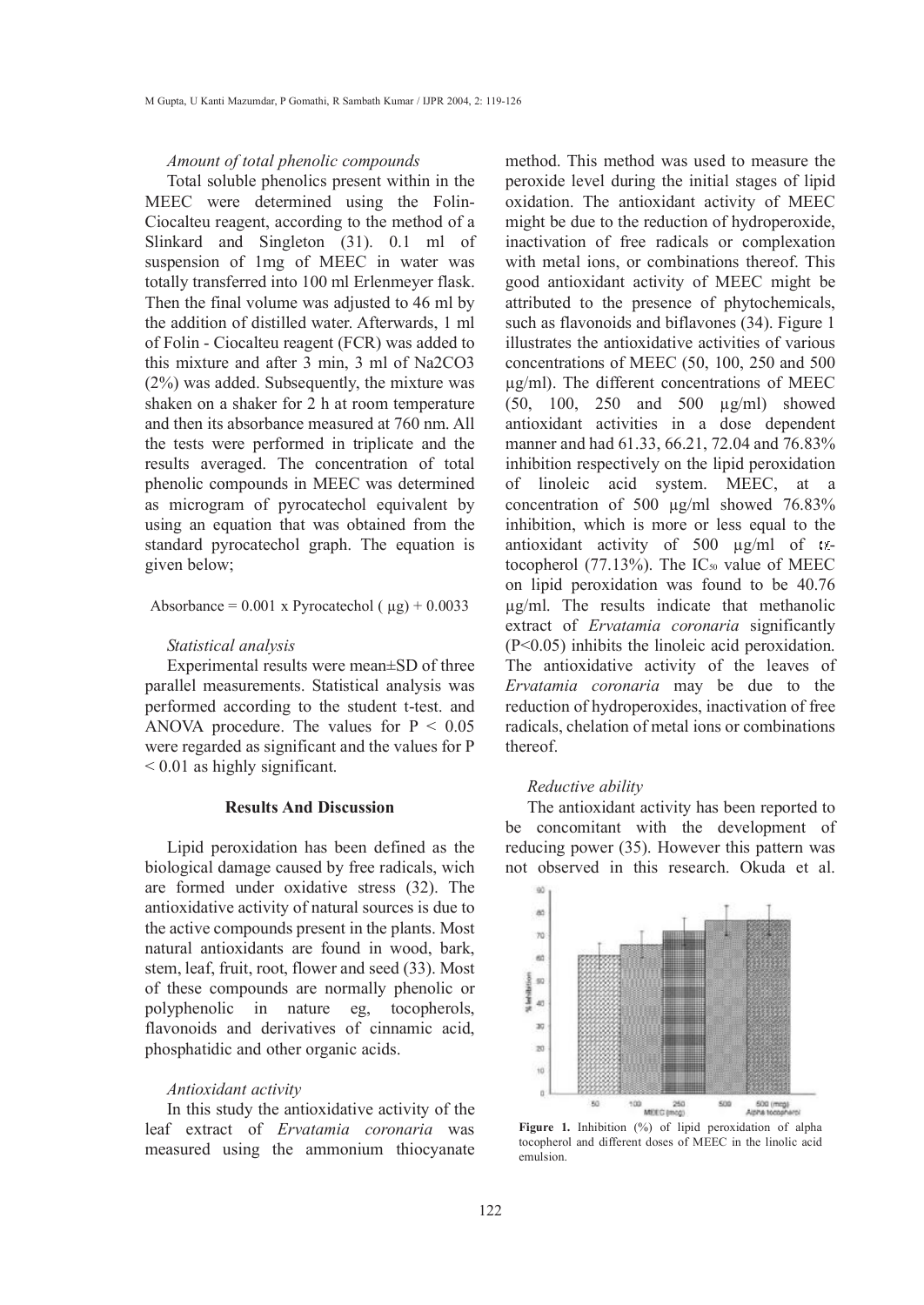

Figure 2. Reducing power of MEEC and BHT. Results are mean SD of three parallel measurements.

reported that the reducing power of tannins prevents liver injury by inhibiting the formation of lipid peroxides. The reducing capacity of a compound may serve as a significant indicator of its potential antioxidant activity (36). Figure 2 shows the reductive capabilities of MEEC compared with BHT. The reducing capacity of a compound may serve as a significant indicator of its potential antioxidant activity (27). Like antioxidant activity, the reducing power of MEEC increased with increasing amount of sample. All MEEC showed concentrations higher activities than the control and these differences were statistically highly significant  $(P < 0.01)$ .

## *Inhibition of DPPH radical*

The DPPH radical is considered to be a model for a lipophilic radical. A chain reaction in lipophilic radicals was initiated by the lipid autoxidation. The radical scavenging activity of the crude plant extract was determined from the reduction in the optical absorbance at 517 nm due to scavenging of stable DPPH free radical. Positive DPPH test suggests that the samples are free radicals scavengers. The scavenging effects of MEEC and BHA on DPPH radical are compared and shown in Figure 3. MEEC had significant scavenging effects on the DPPH radical and the effects increasing with increasing concentration in the range of 50-250 µg/ml. Compared with that of BHA, the scavenging effect of MEEC was lower. The IC50 value of MEEC on DPPH radical scavenging assay was found to be 167.09 µg/ml. The results were found to be statistically significant  $(P<0.05)$ .



Figure 3. Free radical Scavenging activity of MEEC and BHA by 1,1-diphenyl-2-picryl hydrazyl radicals. Results are mean SD of three parallel measurements.

### *Inhibition of Nitric oxide radical*

It is well known that nitric oxide has an important role in various types of inflammatory processes in the animal body. In the present study, the crude extract of the leaves was checked for its inhibitory effect on nitric oxide production. Figure 4 illustrates the percentage inhibition of nitric oxide generation by MEEC. Curcumin was used as a reference compound. The concentration of MEEC needed for 50% inhibition was found to be 83.38 µg/ml, whereas 20.4 µg/ml was needed for curcumin. The results were found to be statistically significant  $(P<0.05)$ .

## *Inhibition of Superoxide anion radical*

Superoxide anions indirectly initiated lipid oxidation as a result of superoxide and hydrogen peroxide serving as precursors of singlet oxygen and hydroxyl radicals (37). Robak and



Figure 4. Inhibition of nitric oxide radical by MEEC Results are mean SD of three parallel measurements.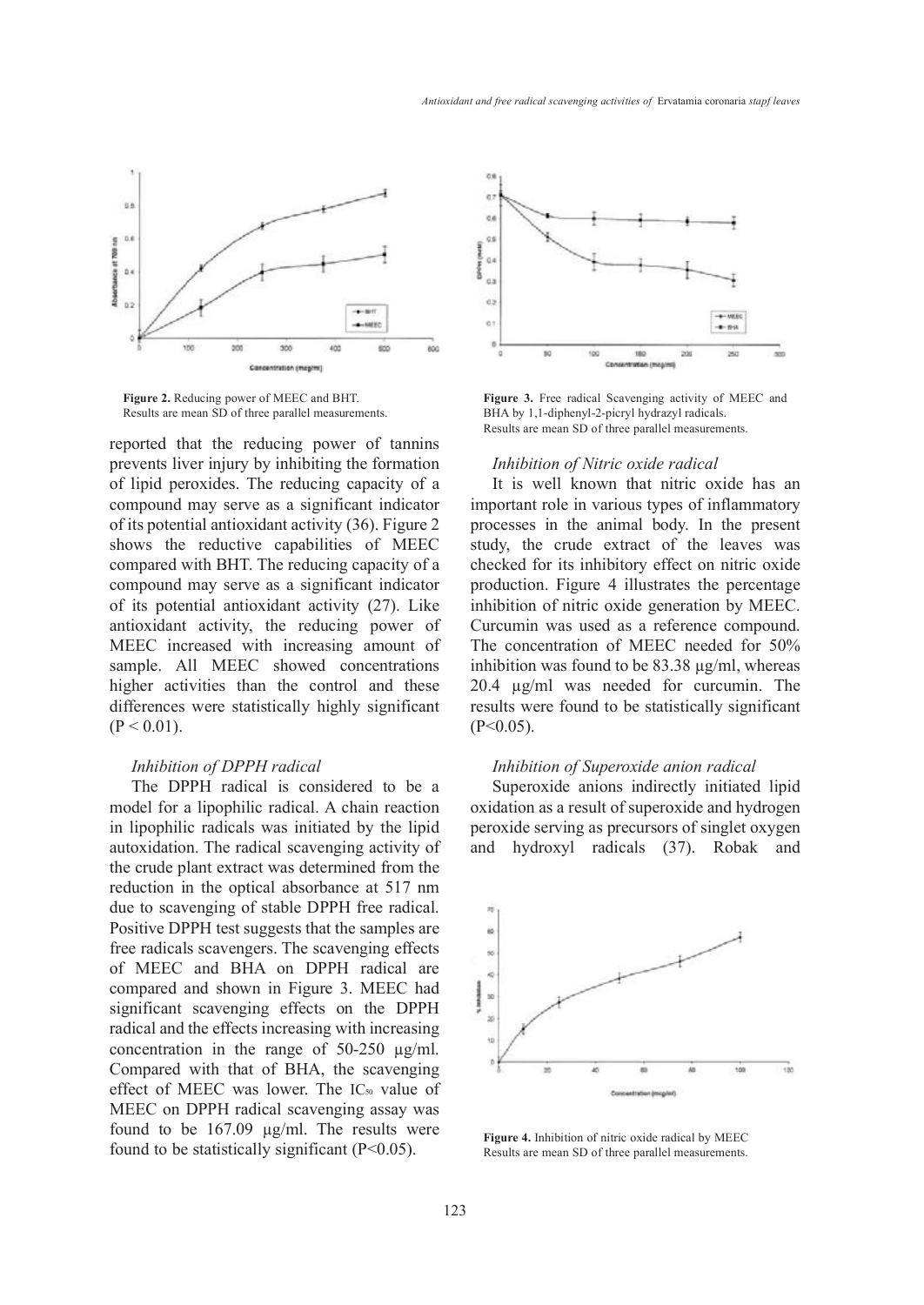

Figure 5. Superoxide anion scavenging activity of MEEC and some doses of quercetin and BHT by PMS/NADH-NBT method.

Results are mean SD of three parallel measurements.

Glyglewski reported that the antioxidant properties of flavonoids are effective mainly via the scavenging of superoxide anion. MEEC was found to possess good scavenging activity on superoxide anions at all the tested concentrations (38). MEEC at concentrations from 10-100 µg/ml, inhibited the production of superoxide anion radicals by 11.09-42.67%. MEEC also showed a strong superoxide radical scavenging activity. The results are presented in Figure 5. The IC<sub>50</sub> value of MEEC on superoxide radical scavenging activity was found to be 118.77  $\mu$ g/ml, whereas the IC<sub>50</sub> value of BHT and quercetin was found to be 22.77 and 31.58 µg/ml respectively. The results were found to be statistically significant (P<0.05).

#### *Inhibition of hydroxyl radical*

Hydroxyl radicals are the major active oxygen species causing lipid oxidation and enormous biological damage (39). Ferric-EDTA was incubated with H2O2 and ascorbic acid at pH 7.4. Hydroxyl radicals were formed in free solution and detected by their ability to degrade 2-deoxy-2-ribose into fragments that on heating with TBA at low pH form a pink chromogen  $(40, 40)$ 41). When MEEC and the reference compound, catechin, added to the reaction mixture they removed hydroxyl radicals from the sugar and prevented degradation. The results are shown in Figure 6. MEEC was also capable of reducing DNA damage at all concentrations used. Catechin used as a standard was highly effective in inhibiting the oxidative DNA damage. The IC<sub>50</sub> value of MEEC on hydroxyl radical



Figure 6. Hydroxyl radical scavenging activity of MEEC and Catechin on deoxyribose damage.

scavenging assay was found to be 1833.73 µg/ml. The results were found to be statistically significant  $(P<0.05)$ .

### *Amount of total phenolic compounds*

Phenols are very important plant constituents because of their scavenging ability, which is due to their hydroxyl groups (42). In MEEC (1 mg) 64.7 µg pyrocatechol equivalent of phenols was detected. The phenolic compounds may contribute directly to the antioxidative action (43). The result indicates strong association between antioxidative activities and phenolic compounds  $(r^2 = 0.9983)$ , suggesting that phenolic compounds are probably responsible for the antioxidative activities of *Ervatamia coronaria*. Phenolic compounds are effective hydrogen donors, making them good antioxidants (44). Similarly Shahidi and Naczk reported that naturally occurring phenolics exhibit antioxidative activity (45). Thus, therapeutic properties of E. Coronaria may be possibly attributed to the phenolic compounds present.

### **Conclusion**

It is well known that free radicals are one of the causes of several diseases, such as Parkinson disease (46), Alzheimer type dementia (47) etc. The production of free radicals and the activity of the scavenger enzymes against those radicals, such as superoxide dismutase (SOD) is correlated with the life expectancies (48). Polyphenols, tannins and flavonoids are very valuable plant constituents in the scavenging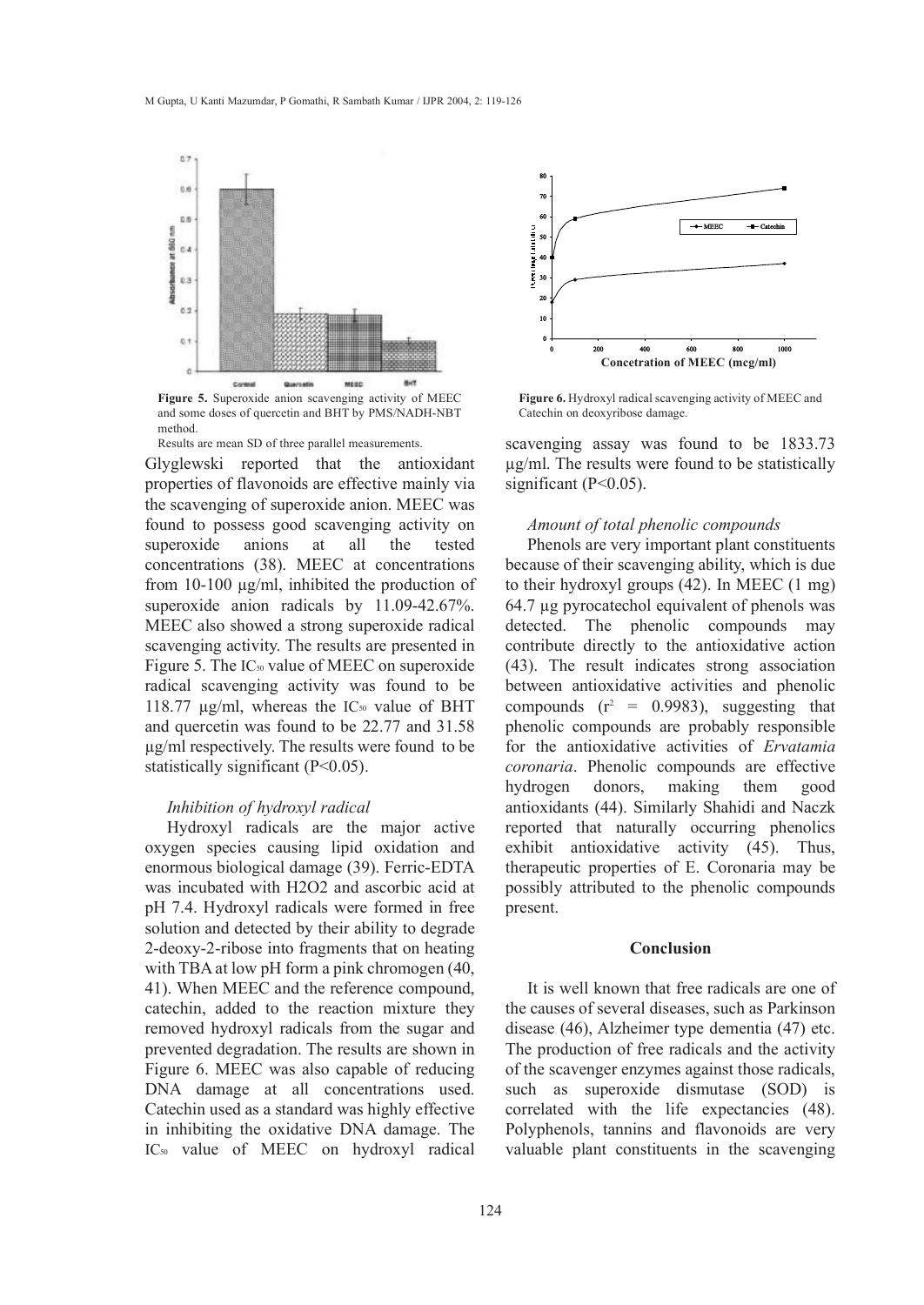action due to their several phenolic hydroxyl groups (49). The exact constituents of MEEC, which shows free radical scavenging action, are unclear. However, the phytoconstituents like polyphenol and flavonoids present in the plant extract may be responsible for antioxidant and free radical scavenging activities.

Thus, the radical scavenging activity, reductive capability and anti-lipoperoxidant activity strongly suggests that MEEC has antioxidant and anti-lipoperoxidant activities. Further studies are needed to evaluate the *in vivo* antioxidant potential of this extract in various animal models and to isolate the active component.

### Acknowledgement

One of the authors, P. Gomathi, is grateful to AICTE, New Delhi, India, for providing the financial support to this work.

#### References

- Maxwell SJ. Prospects for the use of antioxidant (1) therapies. *Drugs* (1995) 49: 345
- (2) Sato M, Ramarathnam N, Suzuki Y, Ohkubo T, Takeuchi M and Ochi H. Varietal differences in the phenolic content and superoxide radical scavenging potential of wines from different sources. *J. Agri. Food Chem.* (1996) 44: 37-41
- (3) Stajner D, Milic N, Mimica-Dukic N, Lazic B and Igic R. Antioxidant abilities of cultivated and wild species of garlic. *Phytother. Res.* (1998) 12: 513-514
- Sanchez-Moreno C, Larrauri JA and Saura-Calixto F. (4) Free radical scavenging capacity an inhibition of lipid oxidation of wines, grape juices and related polyphenolic constituents. *Food Res. Intern.* (1999) 32: 407-512
- Malencic DJ, Gasic O, Popovie M and Boza P. (5) Screening for antioxidant properties of *Salvia reflexa* Hornem. *Phytother. Res.* (2000) 14: 546-548
- (6) Van Beek TA, Verpoorte R, Baerheim Svendsen A, Leeuwenberg AJM and Bisset NG. *Tabernaemontana* L. (Apocynaceae): a review of its taxonomy, phytochemistry, ethnobotany and pharmacology. *J. Ethnopharmacol.* (1984) 10: 1-56
- Pawelka KH and Stoeckigt J. Indole alkaloids from cell (7) suspension cultures of *Tabernaemontana divaricata* and *Tabernaemontana iboga*. *Plant Cell Rep.* (1983) 2 2: 105-107
- Henriques AT, Melo AA, Moreno PRH, Ene LL, (8)Henriques JAP and Schapoval EES. *Ervatamia coronaria*: Chemical constituents and some

pharmacological activities. *J. Ethnopharmacol.* (1996)  $50:19-25$ 

- Atta-Ur-Rahman, Muzaffar A and Daulatabadi N. (9) Ervatinine, an indole alkaloid from *Ervatamia coronaria*. *Phytochem.* (1985) 24: 2473-2474
- (10) Yu Y and Liu JK. The constituents of *Ervatamia divaricata. Yunnan Zhiwu Yanjiu* (1999) 21: 260-264
- (11) Rastogi K, Kapil RS and Popli SP. New alkaloids from *Tabernaemontana divaricata*. *Phytochem.* (1980) 19: 1209-1212
- and Cordell GA. Heyneanine hydroxyindolenine, A new indole alkaloid from *Ervatamia coronaria* var. *plena. J. Nat. Prod.* (1988) 51: 528-531  $(12)$  Sharma P
- (13) Van Der Heijden R. Indole alkaloids in cell and tissue cultures of *Tabernaemontana* species. *Pharm. Weekbl* (1989) 11: 239-241
- (14) Dagnino D, Schripsema J, Peltenburg A, Verpoorte R and Teunis K. Capillary gas chromatographic analysis of indole alkaloids; Investigation of the indole alkaloids present in *Tabernaemontana divaricata* cell suspension culture. *J. Nat. Prod.* (1991) 54: 1558- 1563
- (15) Daniel M and Sabnis SD. Chemotaxonomical studies on Apocynaceae. *Indian J. Exp. Biol.* (1978) 16: 512- 513
- (16) Kirtikar KR and Basu BD. Indian Medicinal Plants, v 2, Bishen Mahendra Pal Singh Dehradun, India (1975) 842-844
- (17) Hsu YT. Study on the Chinese drugs used as cancer remedy. *J. Southeast Asian Res.* (1967) 3: 63-66
- (18) Taesotikul T, Panthong A, Kanjanapothi D, Verpoorte R and Scheffer JJC. Hippocratic screening of ethanolic extracts from two *Tabernaemontana* species. *J. Ethnopharmacol.* (1989) 27 ½: 99-106
- (19) Dhar ML, Dhar MM, Dhawan BN, Mehrotra BN and Ray C. Screening of Indian plants for biological activity: Part - I. *Indian J. Exp. Biol.* (1968) 6: 232-247
- (20) Da Sil Va NH, De Melo AA, Casado MMCV, Hendriques AT, Wandscheer DC and Da Sil Va OE. Indole alkaloids with potential endocrine activity. *Rev. Inst. Antibiot. Univ. Fed. Pernambuco. Recife.* (1984) 22 ½: 27-32
- (21) Yamamoto T, Takahashi H, Sakai K, Kowithayakorn T and Koyano T. Screening of Thai plants for anti-HIV-1 activity. *Natural Med.* (1997) 51 (6): 541-546
- (22) Mistuda H, Yuasumoto K and Iwami K. Antioxidation action of indole compounds during the autoxidation of linoleic acid. *Eiyo To Shokuryo* (1996) 19: 210-214
- (23) Yen GH and Chen HY. Antioxidant activity of various tea extracts in relation to their antimutagenicity. *J. Agri. Food Chem.* (1995) 43: 27-32
- (24) Yildirim A, Oktay M and Bilaloglu V. The antioxidant activity of the leaves of *Cydonia vulgaris*. *Turkish J. Med. Sci.* (2001) 31: 23-27
- (25) Oyaizu M. Studies on product of browning reaction prepared from glucoseamine. *Jap. J. Nut.* (1986) 44: 307-315
- (26) Blois MS. Antioxidant determinations by the use of a